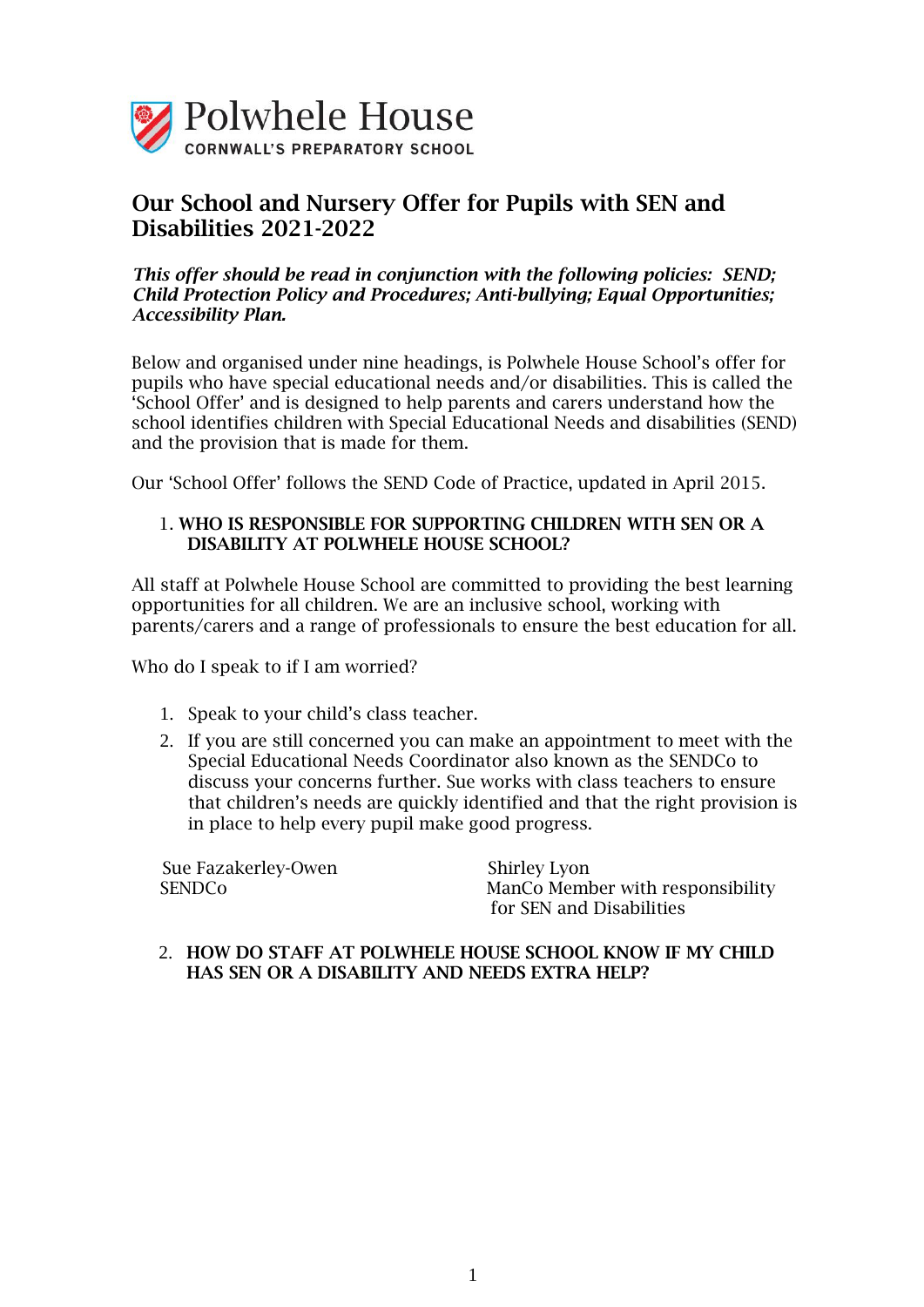

If parents/carers have any concerns they should see the class teacher in the first instance. Teachers are available at the end of the day for brief discussions, or an appointment can be made if a more detailed discussion is needed and can always be contacted by email.

The progress and wellbeing of all children at Polwhele House School is monitored closely by their class teachers. If the class teacher or subject teacher has concerns about the progress or attainment of a child, they will discuss this with the child's parents/carers as well as the SENDCo. A

programme of additional support may be provided as part of a small group or individually either in-class or out-of-class, depending on the needs of the individual or group.

Specific assessments will be carried out to provide more detail about the difficulties. Should a child continue to make poor progress despite additional support, parents and carers will be advised about the various routes to access the support of external advisors.

# 3. HOW WILL POLWHELE HOUSE SCHOOL SUPPORT MY CHILD IF THEY HAVE SEN OR A DISABILITY?

Your child's education will be planned and monitored by their class and subject teachers. Your child may work with class teachers, teaching assistants or external specialists who will deliver specific programmes and differentiated class content. This will be explained to parents/carers by class teachers, but further support and clarification can be sought via the SENDCo.

# 4. HOW WILL I BE INVOLVED IN MY CHILD'S PROGRESS AT SCHOOL IF THEY HAVE SEN OR A DISABILITY?

There are parent/carer consultation evenings twice each year and the SENDCo communicates with parents each term. In addition to this, children in receipt of SEND support or who have an Education, Health and Care Plan (EHCP) will have an additional review meetings to inform and plan for next steps.

# 5. HOW WILL MY CHILD BE INVOLVED IN MONITORING THEIR PROGRESS IF THEY HAVE SEN OR A DISABILITY?

The school seeks children's views and feedback. We find children to be honest and insightful. Their contributions have helped us shape and improve practice.

# 6. WHAT SUPPORT WILL THERE BE FOR MY CHILD'S NEEDS AND OVER ALL WELLBEING?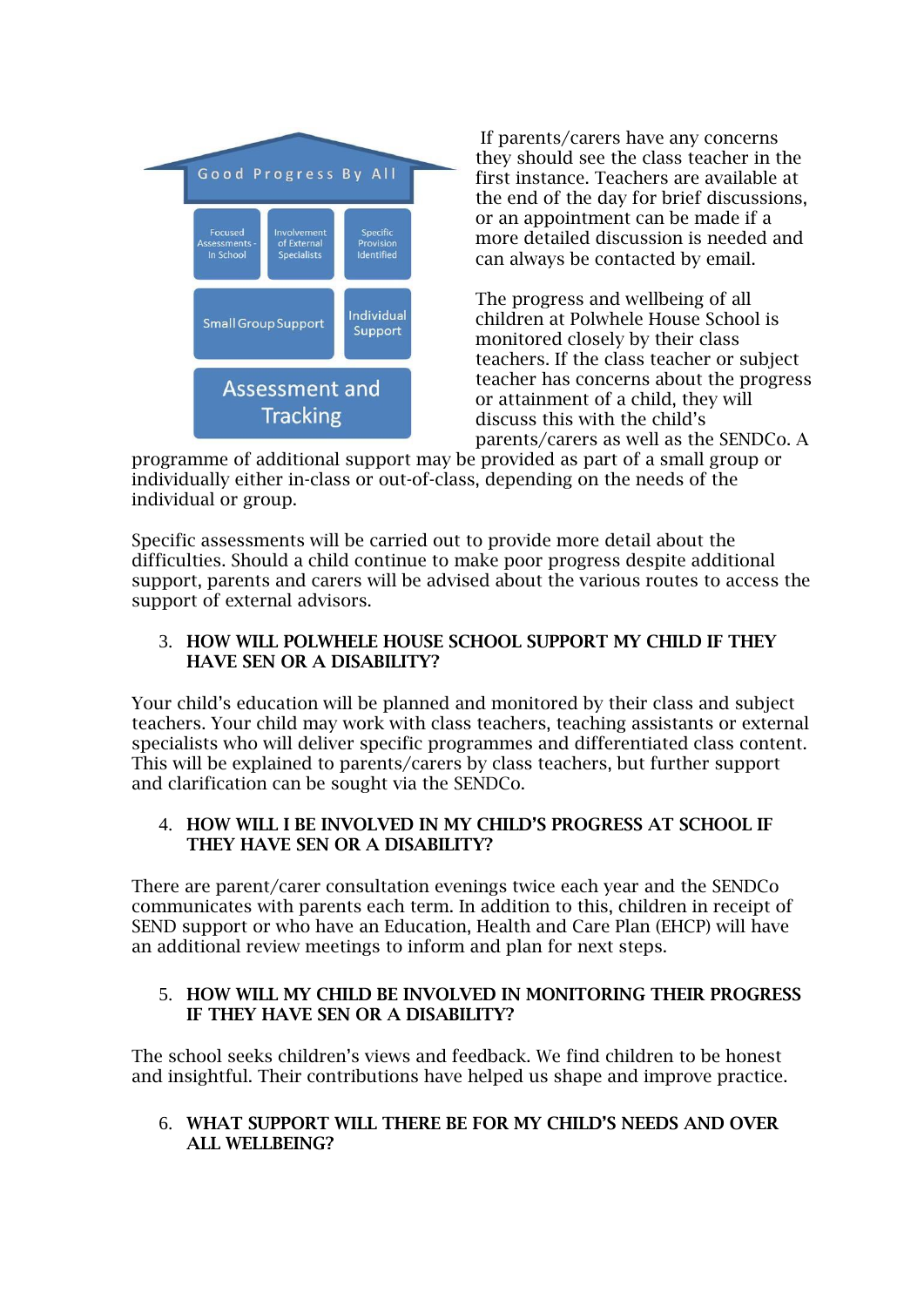As well as being able to access support from school staff who are experienced in supporting children with particular needs such as dyslexia, social communication difficulties, speech and language difficulties etc., the school is able to access support from external agencies including:

- Speech and Language Therapists
- Educational Psychologists
- Learning Support Advisory Teachers
- Physical Impairment and Medical Support Team
- Hearing Impairment Advisory Teachers
- Visual Impairment Advisory Teachers
- Occupational Therapists
- Physiotherapists
- Autism and Communication Advisors

Specific plans and support will put into place for children experiencing difficulties with behaviour and those needing medical support or intimate care.

## 7. HOW ACCESSIBLE IS POLWHELE HOUSE SCHOOL FOR CHILDREN WITH SEN OR DISABILITIES?

Many parts of our school buildings are not accessible to children with physical disabilities. However, we can make arrangements for lessons to take place in accessible classrooms in most cases and will work with you to see whether the changes we can make will work for your child.

Many children with special educational needs can be supported within our provision at Polwhele House, we will talk with you about your child's requirements before we make an offer and ensure that your child can receive the best possible educational opportunities if they come to our school.

All children have the right to access off site educational visits where it is safe for them to do so. For those with additional needs, alternative provision can be made, for example, additional adult support, alternative transport arrangements or alternative arrangements for the administration of medicines.

Additional equipment and communication aids are used where they support access for particular pupils.

#### 8. WHAT ADDITIONAL ARRANGEMENTS DOES POLWHELE HOUSE SCHOOL MAKE TO PREPARE MY CHILD WITH SEN OR A DISABILITY FOR TRANSFER?

Prior to starting in Reception, children identified as having special educational needs will have a school entry meeting. This will be attended by you, pre-school staff, school staff and any external professionals involved in supporting your child. The aim is to plan how all concerned can make the transition to school as smooth and easy as possible. For children with medical needs, this will include identifying staff training needs to ensure your child's needs are fully met, and any potential challenges identified and solved. All families will be invited to participate in several visits to the school prior to starting. Each visit has a